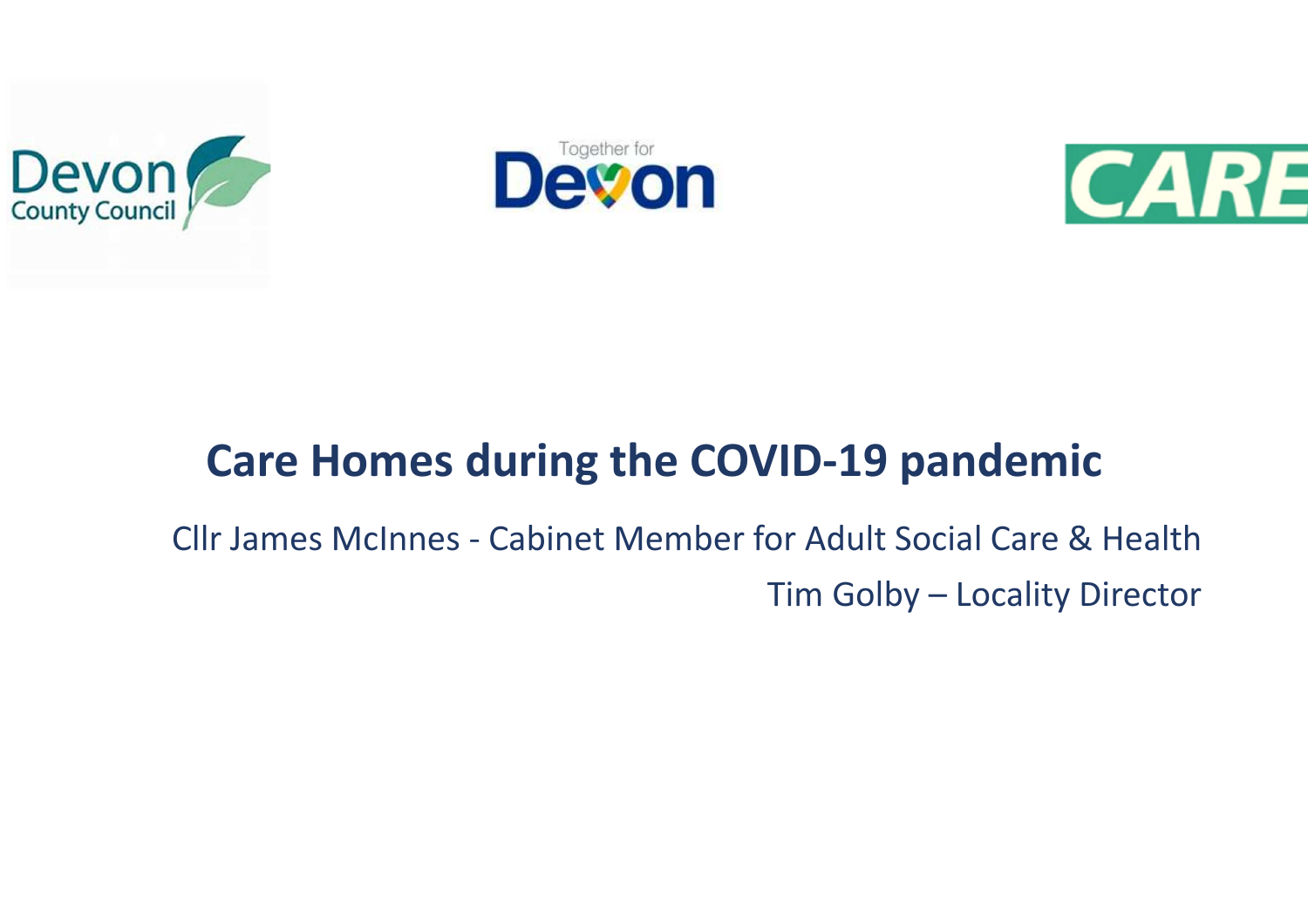### Care Home Market Overview - Devon

- Covid 19 has had a significant impact on the adult care and health market. It is also acknowledged that issues were present prior to COVID and have been exacerbated. Some are long term and structural (such as pay and conditions for the workforce), others are immediate and operational e.g. the risk of o
- There are 320 Care Homes in Devon County Council's administrative area; 254 are classified as residential and 65 are nursing homes. Across Devon the number of registered beds has fallen from 8141 in June 2020 to 8001 in
- A covid outbreak within a care home has an impact on both hospital flow and the providers financial health
- Currently 15 homes are closed to new admissions due to staff shortages and whilst mandatory vaccination has had a small impact the main key contributory factors are Brexit, staff burnout and fatigue.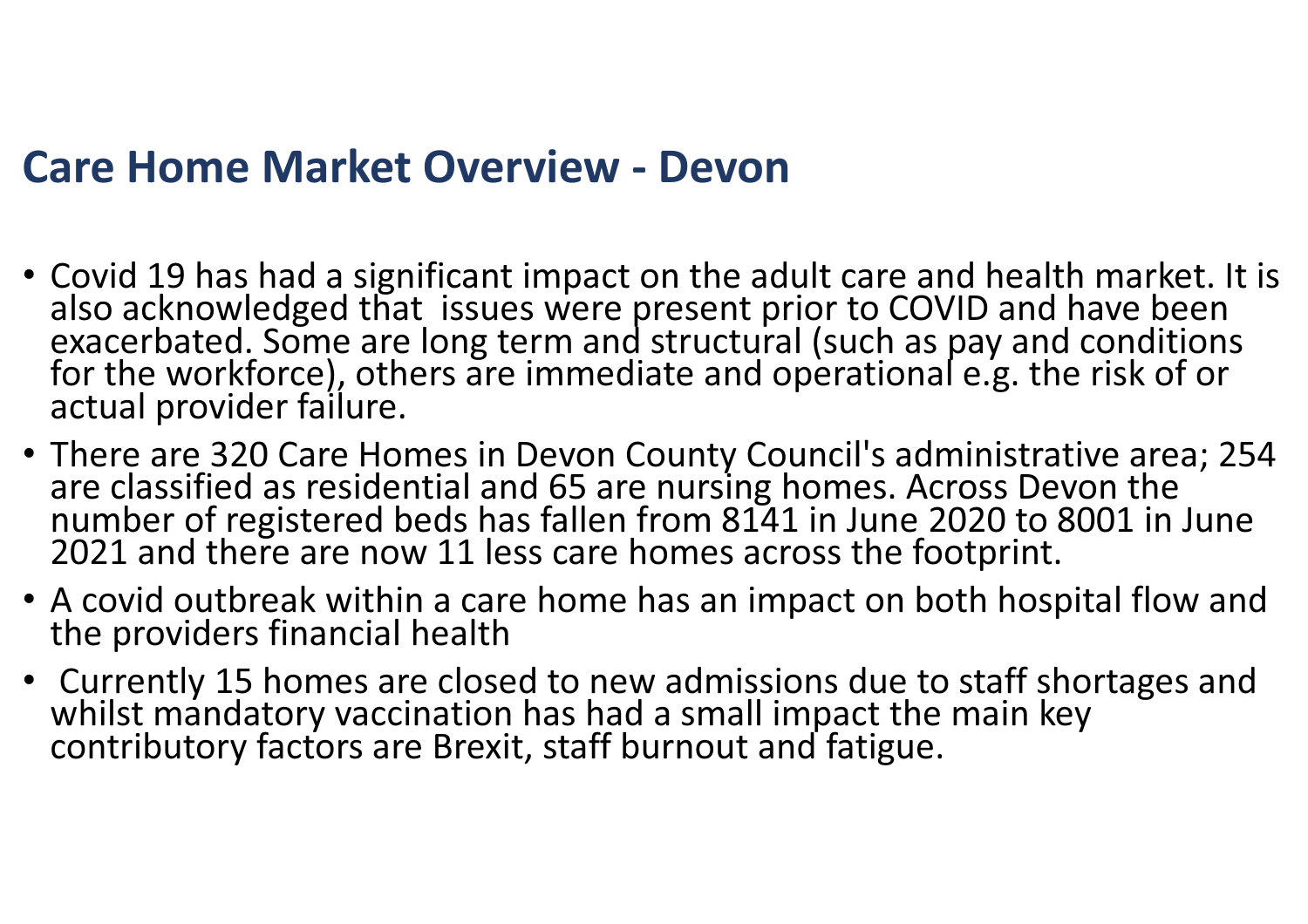## Vaccination in Care Homes

#### **Cumulative Care Home Residents receiving vaccine**

Residents Dose 1 Yes · Residents Dose 2 Yes · Residents Booster · Residents Flu Vaccine



#### **Cumulative Care Home Staff receiving vaccine**

● Staff Dose 1 Yes ● Staff Dose 2 Yes ● Staff Booster ● Staff Flu Vaccine



Vaccination for C19 for both staff and residents in care homes commenced on 24<sup>th</sup> December 2020

Residents – 96% have received their second dose

Staff – 95% have received their second dose.

Mandatory vaccination came into force for care home staff on 11/11/21. ICSD has lost approx. 500 care staff (inc cooks and cleaners) in the last few months but this is not just due to vaccination mandates.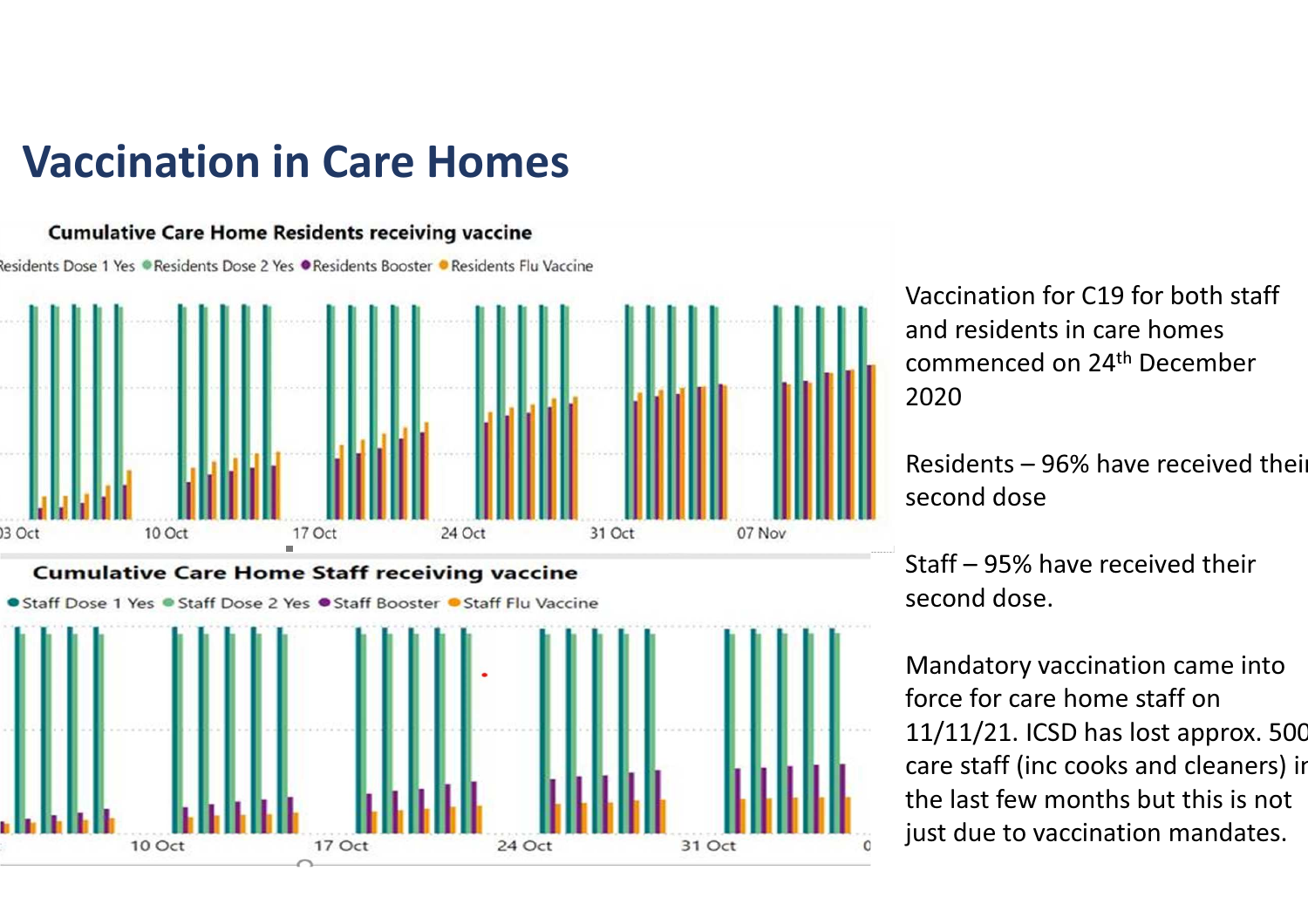### Care Home outbreaks in Devon



| <b>Summary of DCC outbreaks</b> |                |                 |          |         |                  |  |  |
|---------------------------------|----------------|-----------------|----------|---------|------------------|--|--|
| ovider type                     | <b>Eastern</b> | <b>Northern</b> | Southern | Western | <b>DCC Total</b> |  |  |
| esidential                      | 17             |                 |          |         | 33               |  |  |
| ursing                          |                |                 |          |         | 16               |  |  |
| omiciliary care                 |                |                 |          |         | э                |  |  |
| upported living                 |                |                 |          |         | 6                |  |  |
| ther                            |                |                 |          |         |                  |  |  |
| otal                            | 31             | 12              |          |         | 59               |  |  |

| umber of DCC providers closed to new admissions |  |
|-------------------------------------------------|--|
| umber of DCC single cases                       |  |
|                                                 |  |

There are currently 49 care homes with a covid 19 outbreak. 47 of these homes are closed to accepting new admissions.

Within these 47 homes 148 beds are vacant and able to be accessed, this equates to approx. 2% of all beds. Whilst this seems a small number this has an impact on hospital flow and people within the community accessing services they require.

Some homes have had multiple outbreaks since the pandemic (or sustained periods of closure), this has financial implications, along with impacting on both the wellbeing of staff and residents.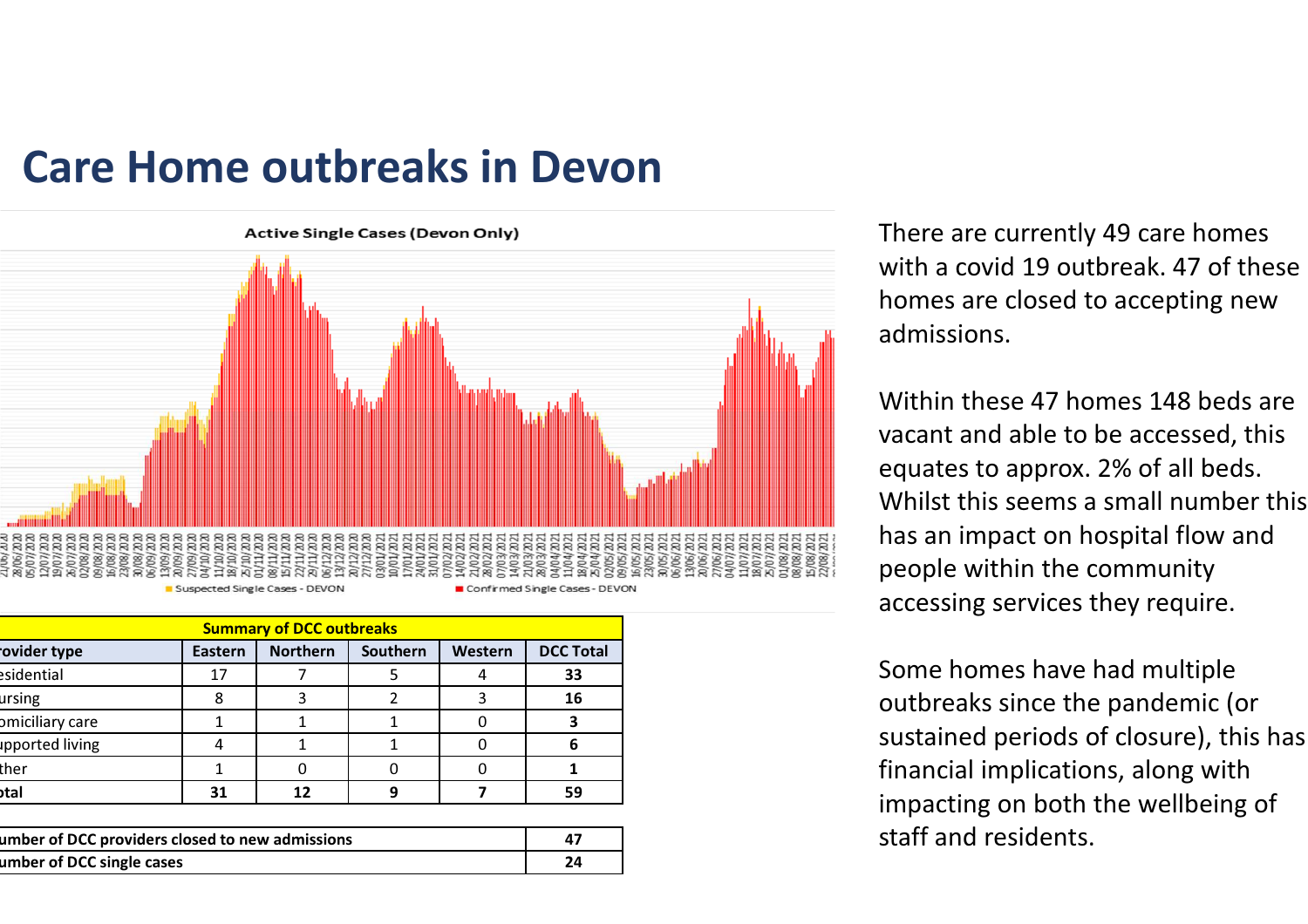#### Care Home outbreaks in Devon



Our data on the most significant outbreaks (highest numbers of staff and resident infections and resident deaths) shows that these were especially concentrated in the peak periods of March/April 2020 and January/February 2021. This would indicate that the vaccination roll out has decreased the severity of a c19 outbreak within a care home environment, other factors such as good infection control practice will have also been a mitigatory factor.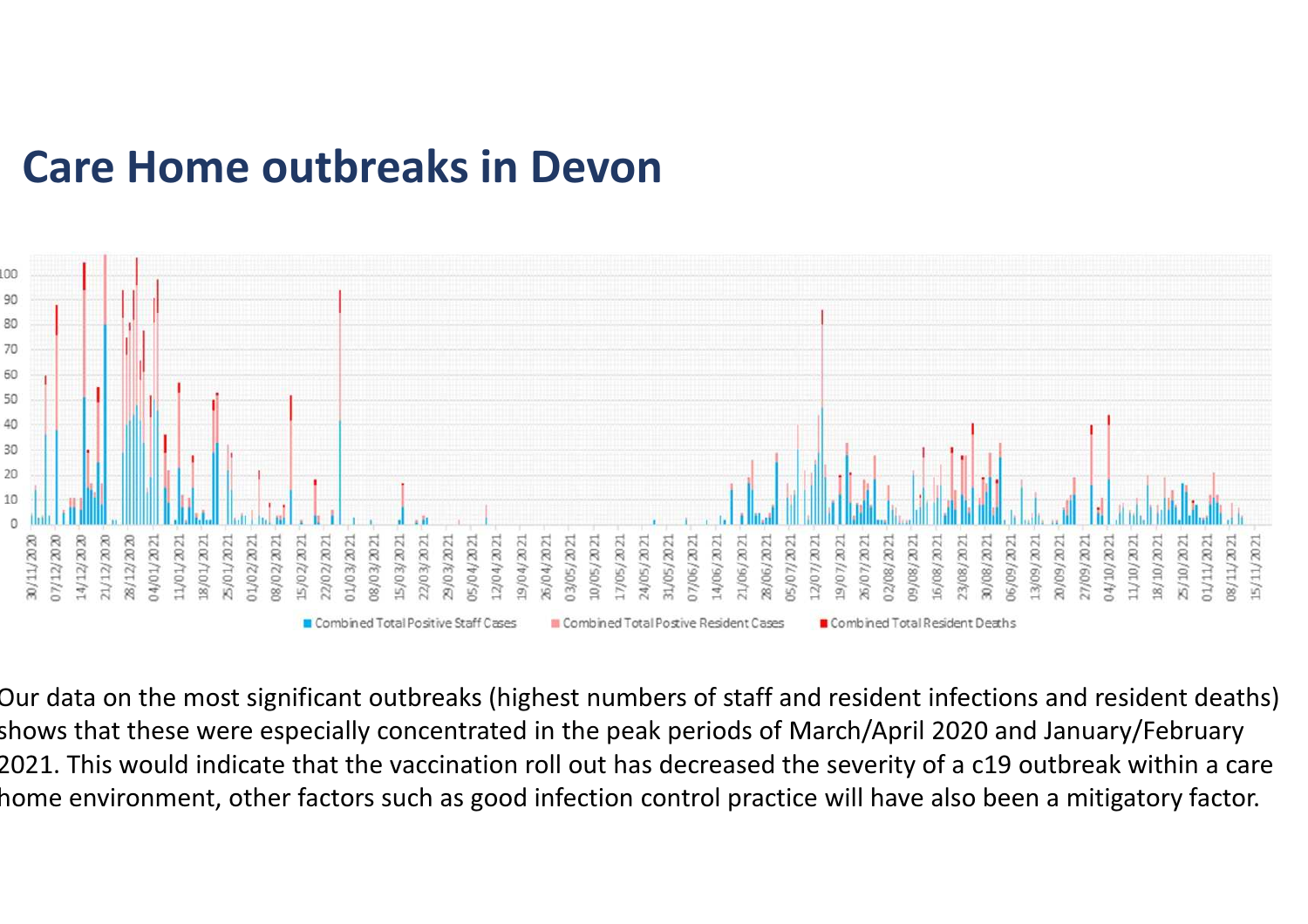# Care Home Fatalities in the SW Region

- Comparatively fewer residents of care homes have died in the SW region than any other in the country during the COVID-19 pandemicHowever, within the SW region, the impact of the pandemic has varied considerably with N/E urban areas most affected, S/W rural localities least.
- Using the latest available data on deaths in care homes attributed to COVID-19 per 100k 65+ population:
	- Devon ranks lowest in the region and 14/150 in the country
	- Torbay is mid-ranking in the region and 78/150 in the countr y
- Looking at the proportion of deaths in care homes in the same period attributed to COVID-19:
	- Devon ranks second lowest in the region and 3/150 in the country
- Torbay is mid-ranking in the region and 16/150 in the countr yGenerally, outbreaks and fatalities in care homes have been proportionate to prevalence in the community with more derived urban areas more affected

 The independent consultancy Carterwood assessed Devon as being one of five local authority areas where fatalities in care homes were significantly lower than you would expect from prevalence in the community





% COVID-19 Care Home deaths divided by All Care Home deaths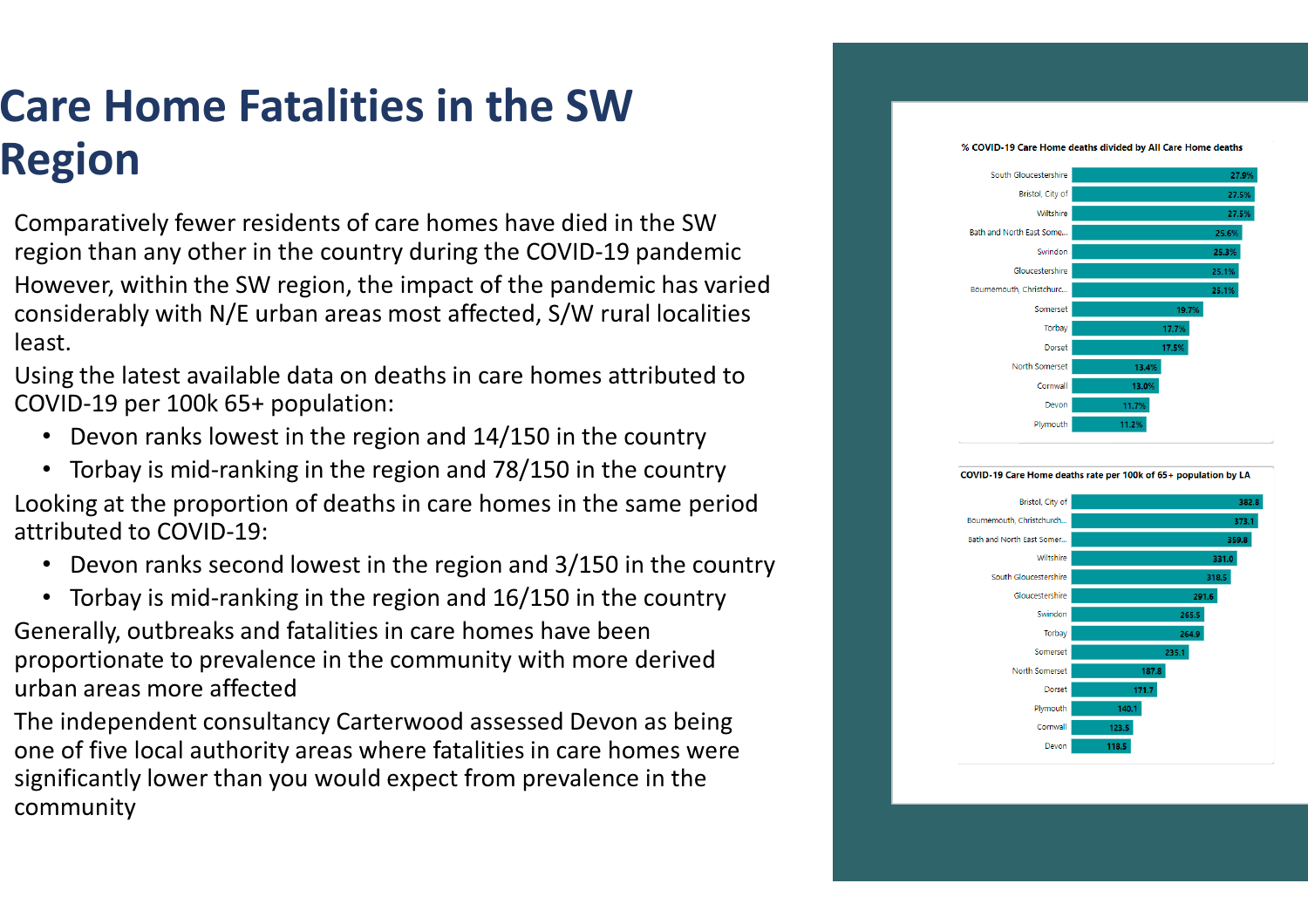## National research into outbreak risk factors

- National research into protective factors regarding care home outbreaks ascertained through a survey of over 5,000 care home managers found associations between lower risk and:
	- Transmissions from staff
		- Adequate sick pay
		- Minimal use of agency staff
		- Better staff-to-bed ratios
		- Staff cohorting
	- • Transmissions from residents
		- Fewer admissions especially from hospital
		- Compliance with isolation procedures

| <b>Structural factors</b>      | Infection outcome       |                     |           |                 |  |  |  |
|--------------------------------|-------------------------|---------------------|-----------|-----------------|--|--|--|
|                                | Infections in residents | Infections in staff | Outbreak* | Large outbreak! |  |  |  |
| Increased social deprivation   |                         |                     |           |                 |  |  |  |
| For-profit status              |                         |                     |           |                 |  |  |  |
| Larger LTCFs                   |                         |                     |           |                 |  |  |  |
| <b>Staffing factors</b>        |                         |                     |           |                 |  |  |  |
| Lower staff-to-bed ratio       |                         |                     |           |                 |  |  |  |
| Use of agency nurses           |                         |                     |           |                 |  |  |  |
| Staff working at other sites   |                         |                     |           |                 |  |  |  |
| Staff not cohorted             |                         |                     |           |                 |  |  |  |
| No staff sick pay              |                         |                     |           |                 |  |  |  |
| Control measures               |                         |                     |           |                 |  |  |  |
| Lower cleaning frequency       |                         |                     |           |                 |  |  |  |
| Inability to isolate residents |                         |                     |           |                 |  |  |  |
| Number of admissions to LTCF   |                         |                     |           |                 |  |  |  |
| Later closure to visitors      |                         |                     |           |                 |  |  |  |

p<0.008 2 p=0.008-0.05 2 p>0.05 2 Risk factor reduces odds of infection, an outbreak, or both

Figure 2 Heat map illustrating the main risk factors for SARS-CoV-2 infection and outbreaks in LTCFs